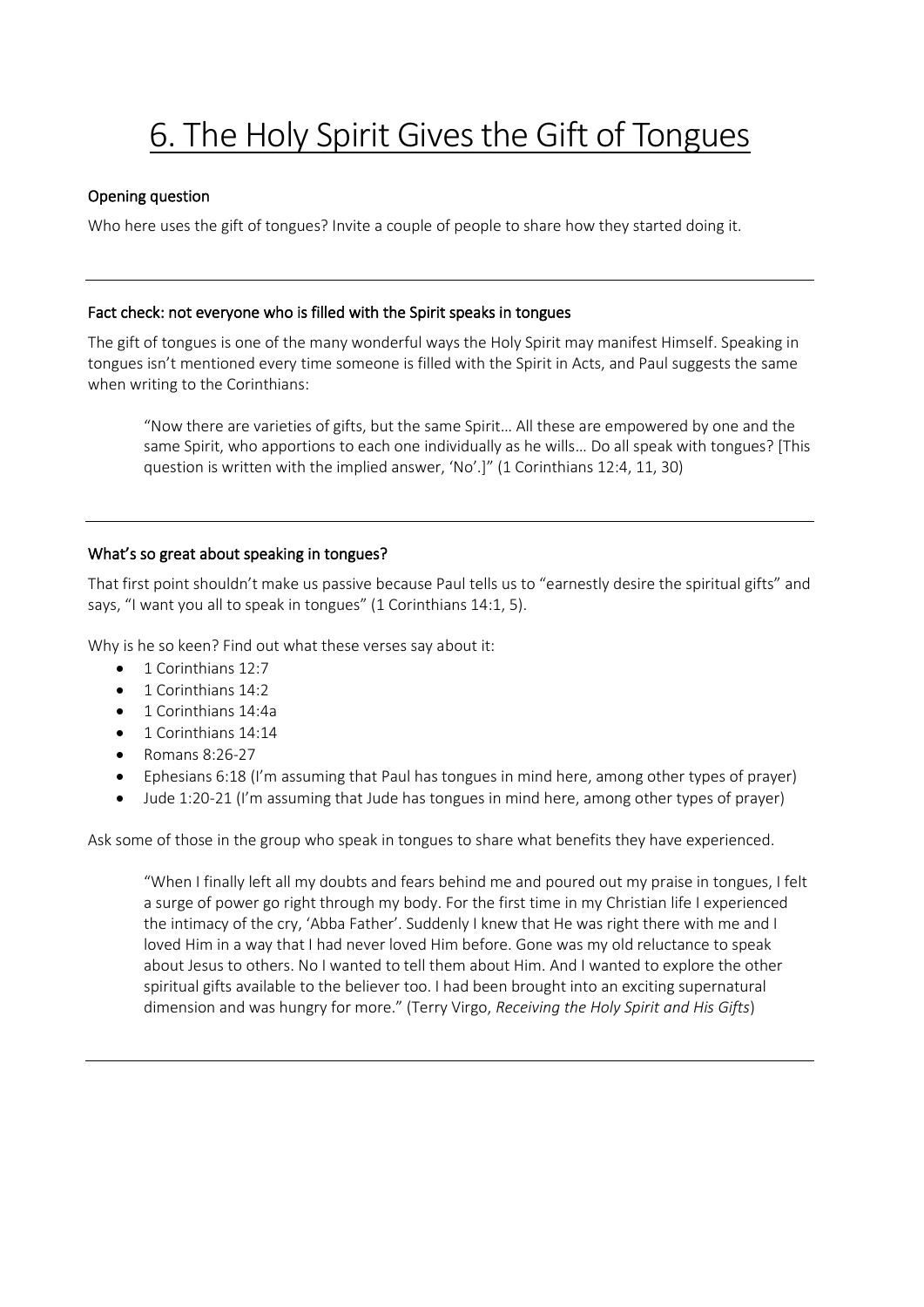## What happens when we speak in tongues?

What can we learn from these verses?

- 1 Corinthians 12:7 (It's the Spirit at work)
- 1 Corinthians 13:1 (We speak a heavenly language, or an earthly one we don't know, as in Acts 2:4-11)
- 1 Corinthians 14:2 (We're speaking to God, responding to the "mysteries" of salvation He has revealed in Jesus, as in Romans 1:25-27, 1 Corinthians 2:7, Ephesians 3:6, 1 Timothy 3:16)
- 1 Corinthians 14:14-15 (Our mind is "unfruitful", so we could be thinking about anything!)
- 1 Corinthians 14:16 (Thanksgiving is part of what we're saying)

Invite people to ask questions of others about their experiences of speaking in tongues.

#### Receiving the gift of tongues

Read Luke 11:9-13, in which Jesus assures us of God's desire to give us the gift of the Spirit, and teaches us how to ask in faith.

- Believe that this is an unearned gift from God that you should eagerly ask for.
- Ask for it. (You can acknowledge doubts and disappointments as you do this, but don't get stuck on them)
- Say something. (The only way you know you've got any gift from God is by trying. You may say a little, you might unleash a torrent of praise.)

Spend time as a group praising God with songs in English (or whatever languages are spoken in your group). This gives everyone the opportunity to worship, regardless of whether they can speak and sing in tongues.

Invite people who have the gift to pray in tongues as part of this time. Lay hands on anyone who wants to receive the gift for the first time, or for the first time in a while. The Spirit may give other gifts at the same (e.g. Acts 19:6), celebrate whatever He is doing.

#### To reflect on during the week

Speaking in tongues can be a powerful part of our daily prayer life. Here's an inspiring example of what can happen from Jackie Pullinger, in her book about serving God in Hong Kong's Walled City, *Chasing The Dragon*:

"By the clock I prayed fifteen minutes a day in the language of the Spirit and still felt nothing as I asked the Spirit to help me intercede for those he wanted to reach. After about six weeks of this I began to lead people to Jesus without trying. Gangsters fell to their knees sobbing in the streets, women were healed, heroin addicts were miraculously set free. And I knew it was nothing to do with me."

Let's not take this wonderful and life-giving gift for granted: why not see what God might do if you do something like this?